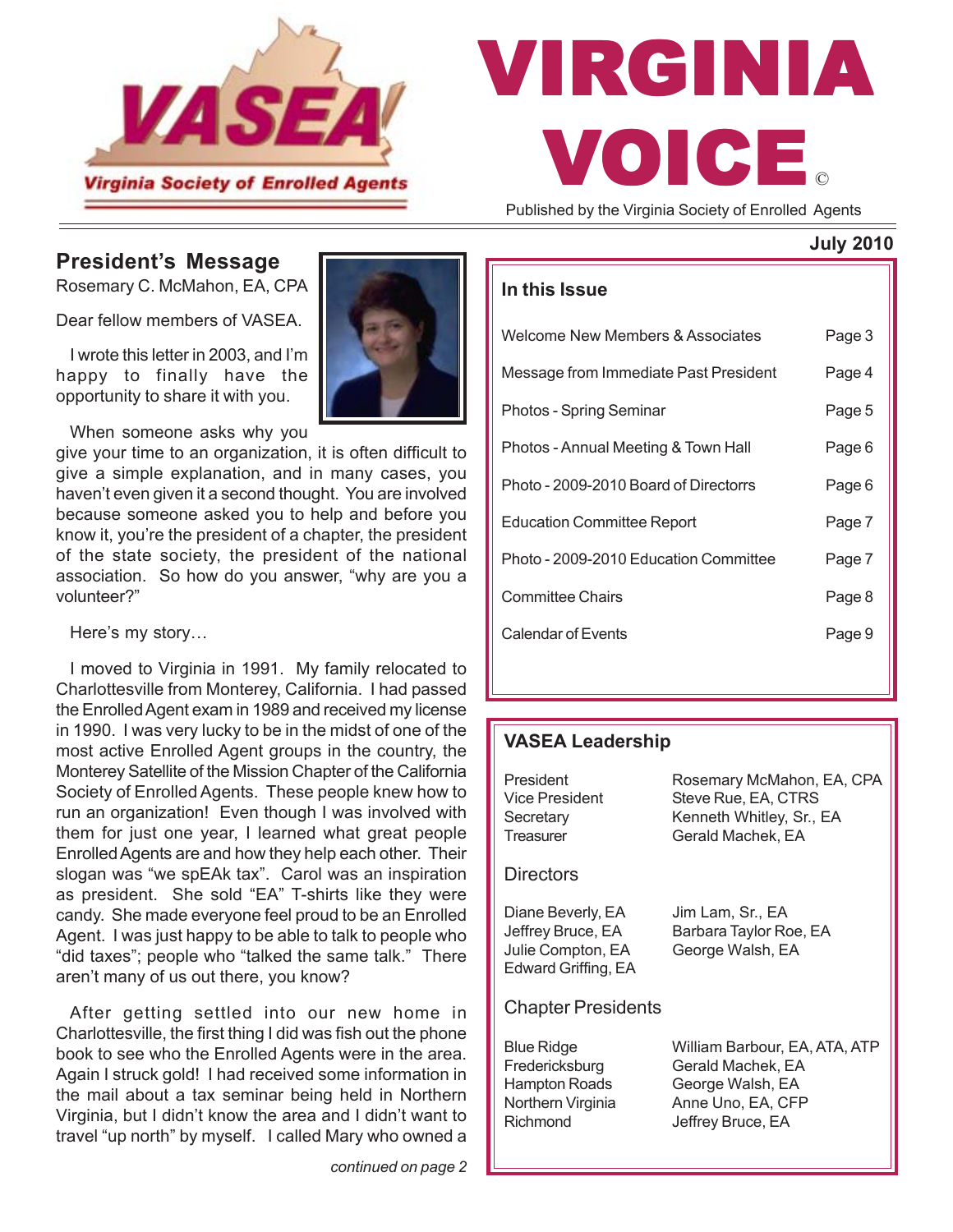#### *Presidents Message - continued from page 1*

tax practice in the area. She gave me Margaret's phone number. Margaret was another EA who worked in Mary's office. Margaret said, "I am going to that seminar, why don't you come up with me." This is a lady who hadn't even met me in person yet! All she knew was that I was a fellow Enrolled Agent that needed a hand. That's all it took! We had a great time at the seminar and got to know each other better. She liked me so much that when she decided to retire the following year, she handed over to me all of her 200 plus clients, no payment required, just take good care of my people.

How does one repay such a debt? You become involved.

I don't know what makes Enrolled Agents such great people, but I have a theory. We wouldn't be in this business if we didn't want to help people. Our clients come to us to prepare their tax returns because they need us. We are there to help them file an accurate tax return with the knowledge we have. It is an innate desire within us to do our best to help our clients pay the least amount of tax possible within the law, but it goes beyond that. We work year-round to help our clients plan their finances in a way that will protect their assets, pay their fair share of taxes, plan for their children's education, and retire within their means. It makes us feel good to know that we are helping people achieve their lifetime goals. We don't prepare tax returns; we prepare lives!

#### So, of course we're "grEAt" people!

Thanks to good luck, when my husband resigned his commission from the military, we were able to relocate within the state of Virginia. Now we are in that Northern Virginia area that I was so scared to travel to alone when I lived in Charlottesville. This time I didn't have to pull out the phone book, because I already had my trusty Virginia Society of Enrolled Agents directory. At this point, I had been a member of VASEA for nearly four years, but not as an active member. Charlottesville fell within the Richmond Chapter, and that was an hour away and too far for me to drive.

I was greeted with open arms at the first meeting I attended in Springfield! What a great feeling to be accepted into a group of peers. I felt comfortable! How often do you feel that way when you walk into a room of strangers?

I was starting my new practice out of my home. It was 1995. I was looking for work, but more importantly,

I was looking for a support group. I knew I found my support group when I met the members of the Northern Virginia Chapter of Enrolled Agents. What a wonderful group of people they are! They reminded me of the first Enrolled Agents I had met in Monterey, California, very enthusiastic and friendly.

I don't remember how many monthly meetings I attended before Nancy approached me to be a director of the chapter. The "catch" was that they would like me to be membership chair. I figured, well, sure I can do that. Actually, I was honored to have been asked.

The membership chair position entailed keeping a database of members, greeting members at the dinner meetings, mailing welcome letters, and making name badges. It gave me the opportunity to learn everyone's name and get to know people I hadn't had the opportunity to meet before. I liked that! Since then, I can say that I know almost everyone's name in the chapter, and I can match the name with the face!

During this time, I had been working as a tax expert on our National Association of Enrolled Agents' "Tax Channel" on AOL. (I know that brings back memories for some of you.) That was the first outreach program NAEA had to the general public and it was a good experience for me, my handle was "rorymcmaho". I didn't have many clients then, so I had the time to answer tax questions online, and I enjoyed the opportunity to help people prepare their own tax returns. I had my "Quickfinder" by my side for reference. I remember being online at 12:00am with a California taxpayer on April  $15<sup>th</sup>$ .

Here again, we had a group of Enrolled Agents volunteering their time, with no benefit to themselves, just because they wanted to give the citizens of our great country the correct tax information to prepare their own tax returns. It was a significant opportunity for NAEA to get the "EA" designation out there, but it took the volunteers of this organization to do the work to get that word across.

Now I am in the midst of a group of Enrolled Agents that I have known for over eight years, many of them have become good friends. In the Northern Virginia Chapter, we have a directory with an expert call list. I know people well enough now that I don't bother looking at the list. I call Karen when I have a client who needs help setting up their business books on QuickBooks, I call Bob when I have a client who needs to form a corporation or limited liability company, I call Beth or

*continued on page 3*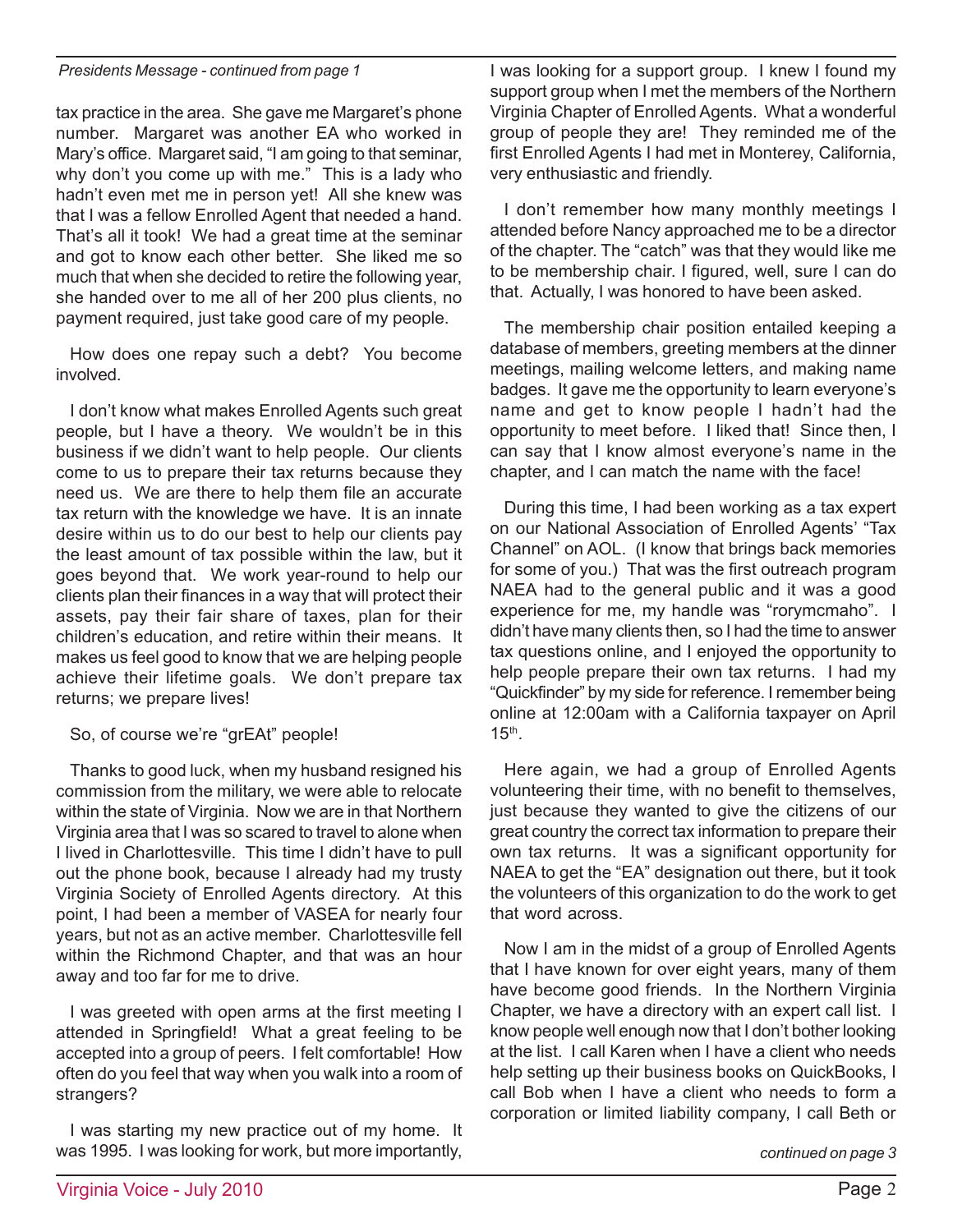#### *continued from page 2*

Winston if a referral calls with a collection problem, I call Mary Jane if a client calls and I'm too swamped to take on any more work, I call Ron if I have a representation question, I call Leslie if a client needs a will or estate planning, and I call Nancy, Sherry or Vivian if I need to work out a problem. People call me too and I'm never too busy to talk to them.

When Pat retired she sent her clients letters with a few of our names as referrals. We all benefited from that. We're not selfish when it comes to business, there are so many people out there that need our help, and if we don't have the experience with a certain issue, we refer that person to someone we know who has. There are so many taxpayers who need our assistance that it's not about competition. Competitiveness does not exist in our business. We are happy to share the load and our clients benefit by receiving the best service possible.

So, that's what it's all about. That's why we volunteer. We're here for each other. We are together working for our clients. We are not one big tax office. We are a group of individuals with our own tax practices enjoying all the benefits of a big tax professional firm without having to work under one roof.

I hope that I will remain in Virginia during my working years, but if fate leads me to other places in the country, I know there will be Enrolled Agents to call on, either locally or my good friends back home, for help. I belong to one of the most respected professions in the country. Every taxpayer in the

# **Welcome New Members and Associates!**

**Deborah Brown, EA** Centreville, VA

> **Roy Burgess** Fairfax, VA

**Gary DeVight, EA** Alexandria, VA

**Harold Diamond** Rockville, MD

**Michael Estock, EA** Ashburn, VA

**Carol Gill, EA** Mechanicsville, VA

**Tina Godwin** Williamsburg, VA

**Joseph Paul Goosby** District Heights, MD

**Jennifer Jeanguenat, EA** Virginia Beach, VA

**Shubh Khamma, EA** Fairfax, VA

> **Donald Lucas** Arlington, VA

**Daisy McGinley, EA** Alexandria, VA

**Anthony Lee Midgette, EA** Suffolk, VA

**Barbara Morotini** Newport News, VA

**Arthur Neal, EA** White Stone, VA

**Marcelino Neri, EA** Arlington, VA

**Mary Elizabeth Nuti, EA** Fairfax Station, VA

> **Tracy Pauzar, EA** Richmond, VA

**Penelope Payne** Williamsburg, VA

**Angela Pieper** Woodbridge, VA

**Karen Ramsey** Newport News, VA

**Daniel Roberts** Gainesville, VA

**Bridget Scott, EA** Virginia Beach, VA

**Douglas Seabright, EA** Winchester, VA

**Thomas Sullivan, EA** Winchester, VA

**Kenneth Tomcich, EA** Arlington, VA

United States of America deserves to be served by the most well informed tax professionals in the industry. I am proud to be an Enrolled Agent and I am grateful for the support our professional organizations afford us.

Rosemary C. McMahon, EA, CPA VASEA President

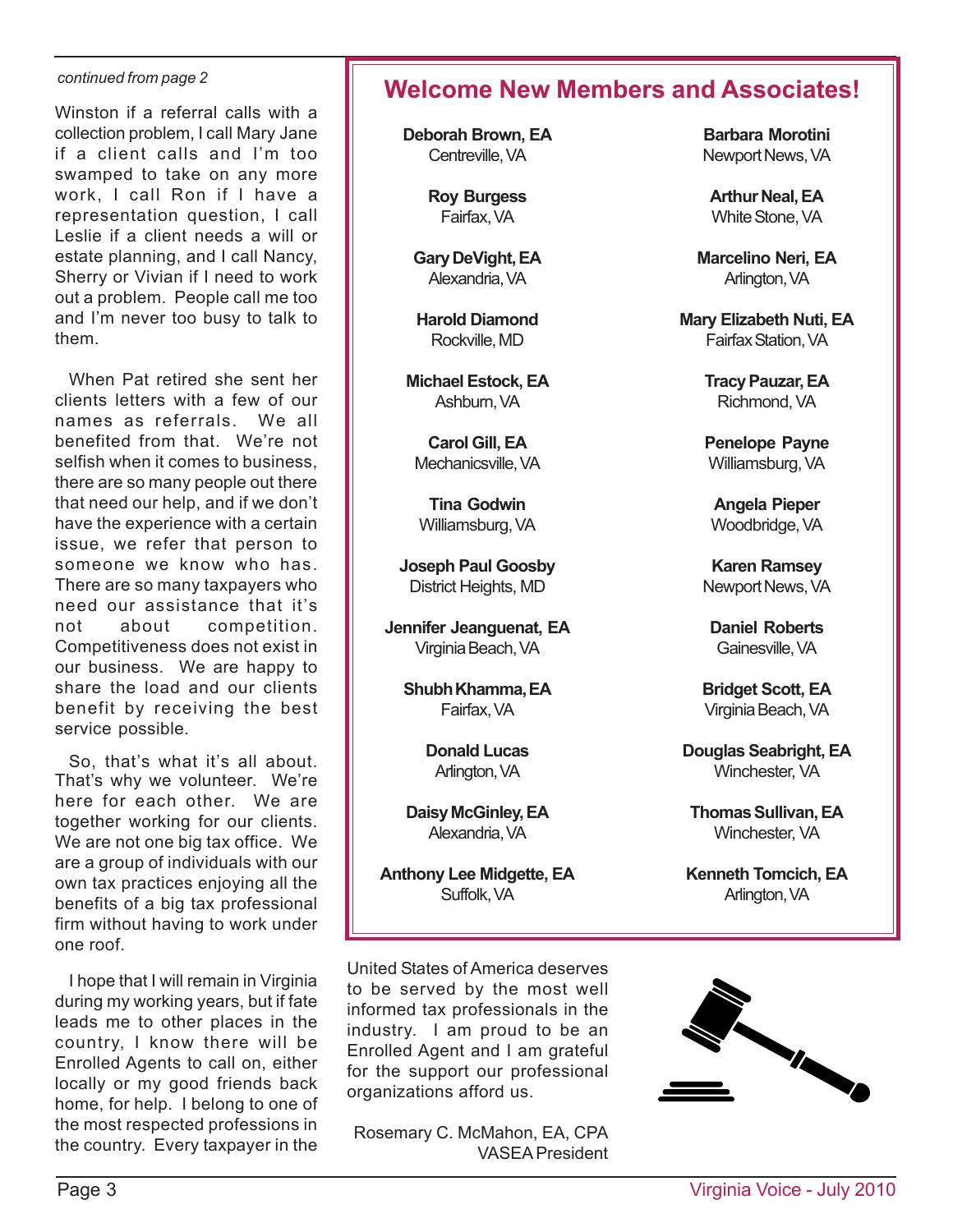### **Message from Immediate Past President**

*Alexander B. Thomson, EA, CFP*

thas been said by<br>many boat owners<br>that the 2 best<br>we of your life are the t has been said by many boat owners days of your life are the day you buy the boat… and the day you sell it.

Being President is a lot like that… you look forward to your installation… and then the installation of your successor….in



between are a few days of smooth sailing … but most of the time you are carefully negotiating rough waters, and potentially stormy seas. It takes a lot of work and determined effort to make progress on the journey. VASEA, like a large boat requires a team to make it go. The board, committee chairs and members are all part of the team and what has been accomplished is due to our combined efforts.

Along the way the way I have made a few mistakes. I take full responsibility for those mistakes and ask only that you accept that my actions have always been based on what I thought were in the best interests of the society.

But let's look at what we have accomplished:

- Completed revision of bylaws.
- · Completed rewrite of policies & procedures manual.
- · Changed our fiscal year to permit better financial reporting.

These three accomplishments shore up the foundation of our operations.

#### We also:

- · Improved web-site functionality.
- Implemented on-line registration.
- · Set up an on line membership directory (saving \$2,000/ year which is being redirected to other member services).
- Increased membership by 12.5% despite economic downturn.
- Overall increase in educational event participation.
- Successful operation of live SEE review course.
- Expanded our educational opportunities with the new contract with Gear Up.
- Successfully celebrated our  $25<sup>th</sup>$  anniversary  $$ including cruise.
- · Increased participation and information exchange with NAEA and other state societies through the presidents exchange and board members attending APEX meetings.

All of these things have been done by a group of dedicated, talented, creative, caring individuals who have given of their time and worked tirelessly on behalf of our membership and I cannot express enough appreciation for all they have done.

The 2010 Spring Seminar was my final port of call.

With my sincere thanks for giving me the honor of serving as your president for the past two years, I ask you to get and stay involved because it is only the members who get on board and participate in the journey who will get the real benefit and satisfaction of the cruise. Those who stand on the dock and don't participate will be left behind.

Teddy Roosevelt once said *"It is not the critic who counts, not the man who points out how the strong man stumbled or where the doer of deeds could have done them better. The credit belongs to the man who is actually in the arena; whose face is marred by dust and sweat and blood; who strives valiantly; who errs and comes up short again and again; who knows great enthusiasm, great devotion, and spends himself in a worthy cause; who at best, will know the triumph of high achievement; and who, at worst, if he fails, at least will fail daring greatly, and so his place shall never be with those cold and timid souls who know neither victory nor defeat."*

So now, only slightly bloodied and worn for the trip, and with my heartfelt thanks, I have reached the dock, and will turn this ship over to a new crew who I hope will find the journey as thrilling and satisfying as I have. Thank you.

Warm regards,

Al

Alexander B. Thomson, EA,CFP VASEA, Immediate Past President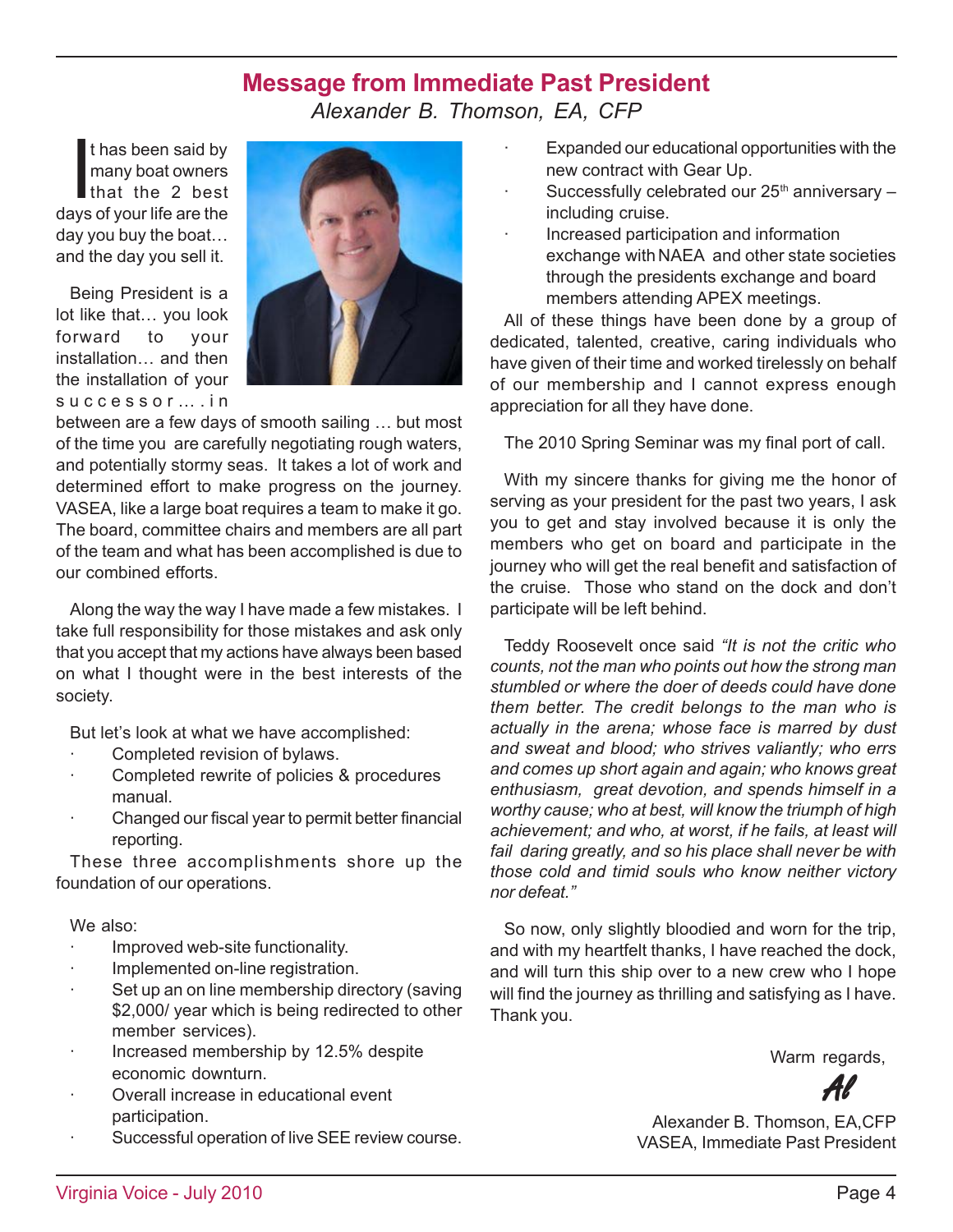## **1 2 3** *Great networking and CPE!* **Spring Seminar 2010**



1: Judith Belzer, Julie Compton, EA, and Steve Rue, EA, CTRS. 2: Our faithful exhibitor, Paul Cummings, CFS Tax Software. 3: Jeffery Bruce, EA and William Robbins, EA, CFP talk shop at lunch. 4: First time attendees - Martha Evans, Sekou Bamba, EA, Betty Gardner, EA, Judith Belzer, Wauneta Montague, EA, Robert Walker. 5. Brad Heck, EA came all the way from St. Paul, Minnesota to attend. 6: D. Barry Iacono, EA, CFP won TheTaxBook door prize. 7. Sherry Loop, EA won the Quickfinder door prize. 8. Roberta Prees, EA, Paula Boyd, EA, and Joyce Brown. 9: Robb Longman, Esq. and Thom Oldis, EA discuss Longman's presentation. 10. James Yule, EA, Ken Whitley, EA, Henry Hassan, Robert Bell, EA, Porter Childers, EA. 11: David & Mary Mellem, EAs. 12: Richard Nason, EA, James Yule, EA, and Helen O"Planick, EA.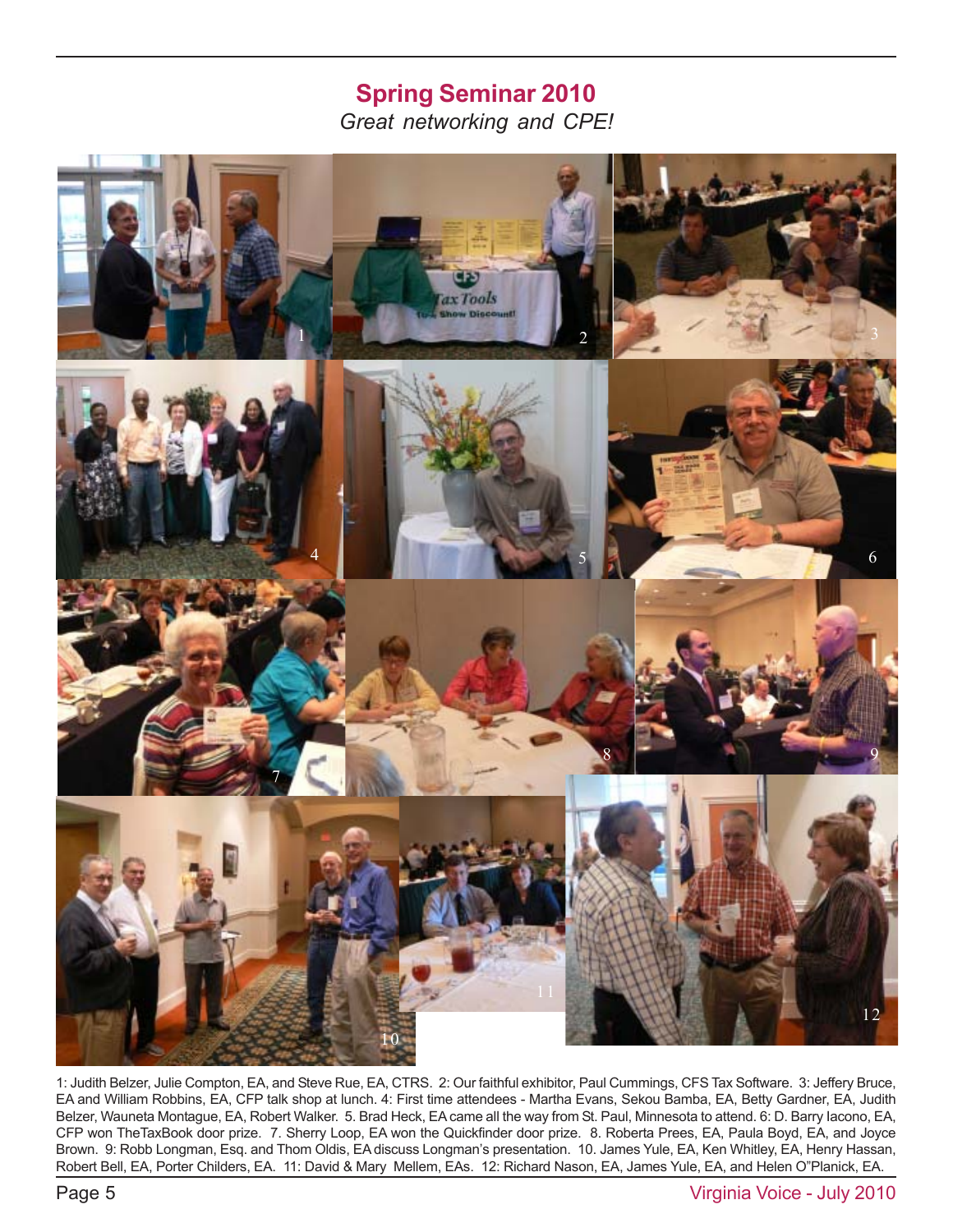# **2010 Annual Meeting & Town Hall**



1: Al Thomson, EA, CFP, VASEA President, Rosemary McMahon, EA, CPA, VASEA Vice President, and Ken Whitley, EA, VASEA Secretary prepare to begin the 2010 Annual Meeting. 2: Cynthia Jeanguenat, EA, Nominating Committee Chair presents the Nominating report. 3: Stuart Logan, EA, Bylaws Committee Chair, and Julie Compton, EA, Bylaws Committee member, present the Bylaws Committee report. 4: Mike Nelson, CAE, Executive Vice President of NAEA, Al Thomson, EA, CFP, Rosemary McMahon, EA, CPA, and Steve Rue, EA, CTRS. 5: Sherry Loop, EA swears in the 2010-2011 Directors-Ed Griffing, EA, Julie Compton, EA, Jefferey Bruce, EA, Barbara Roe, EA, George Walsh, EA, Diane Beverly, EA, and Jim Lam, EA. 6: Al Thomson, EA, CFP passes the President's gavel to Rosemary McMahon, EA, CPA after Rosemary is installed as the new President of VASEA.



**A big thanks to the 2009-2010 VASEA Board of Directors!** Pictured from left to right: Barbara Taylor Roe, EA, Alisa Lam, EA, Jim Lam, EA, Diane Beverly, EA, Gerald Machek, EA, Rosemary McMahon, EA, CPA, Al Thomson, EA, CFP, Julie Compton, EA, Steve Rue, EA, CTRS, and Kenneth Whitley, Sr., EA.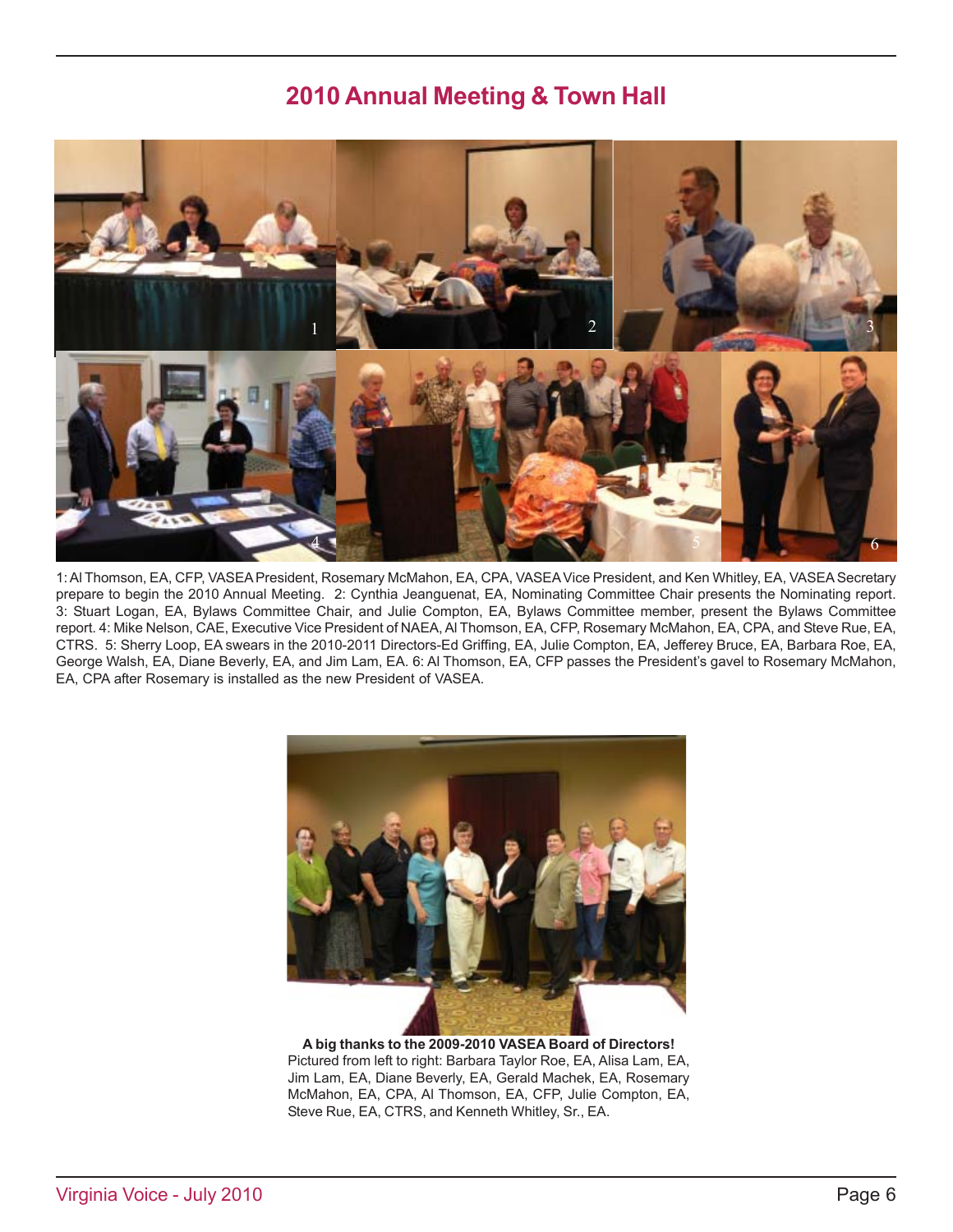# **Education Committee Report**

*Pat Inman, EA, Education Committee Chair*

ASEA held its 22<sup>nd</sup> Annual spring Seminar June 3-5, 2010 in Fredericksburg. 116 people registered for the three day seminar. We had several excellent speakers this year. On Thursday, David and Mary Mellem, EAS, gave an ei three day seminar. We had several excellent speakers this year. On Thursday, David and Mary Mellem, EAs, gave an eight hour seminar on Life Changing Events and Taxes, and Thursday evening Barbara Lindahl, IRS Senior Stakeholder Liaison, gave a two hour presentation on Ethics in Tax Practice. On Friday, Mary Mellem, EA, spoke on the Alternative Minimum Tax (AMT), and Kathryn Keane, EA, ABA, spoke on the Ins & Outs of Schedule E. The Friday session was concluded with our Annual Business Meeting, Installation of Officers and Awards Presentations. On Saturday, Helen O'Planick, EA, spoke about POA collection issues and the designation of Employee versus Independent Contractor. Robb Longman, Esq., finished the seminar with his presentation on Bankruptcy Tax.

As in past seminars, there were several winners from our ticket sales, and they are listed below.

Cash prize winners: Thomas Oldis, EA, \$65.00, Jim Lam, EA, \$45.00 (winnings donated back to VASEA), George Walsh, EA, \$25.00, Iris Garris, \$85.00, Jane Antonelli, \$55.00, Clara Stanley, EA, \$35.00 (prize 1) and \$70.00 (prize 2), Margaret Hajian, EA, \$50.00, and Linda Dunko, EA, \$30.00.

Other prize winners: Sherry Loop, EA, Quickfinder, Rick Budd, EA, CFS Small Business Tools, and Barry Iacono, EA, The Tax Book.

The Education Committee met on Wednesday, July 7, 2010, and we are excited about the educational opportunities we have planned for the coming year. You will be pleased to know that both the IRS and the Virginia Department of Taxation have confirmed speakers for the VASEA Current Tax Issues Seminar, to be held October 26, 2010, in Richmond, VA. In 2011, we hope to expand our fall seminar and are exploring alternate locations for 2011 and future years to include Charlottesville, Virginia Beach, Northern Virginia and Lynchburg, VA.

We are also exploring ways to meet the education requirements for the newly registered return preparers, to comply with the new federal legislation. The new legislation requires all paid preparers to register with the IRS, pass an examination, and have 15 hours of continuing education each year. We are currently looking at an examination prep course and training opportunities for tax professionals with less experience than Enrolled Agents. We will keep you posted as we develop this new curriculum.

### **2009-2010 Education Committee Members Recognized**

The Members of the 2008-2010 Education Committee were recognized during the VASEA Awards Ceremony that took place on Friday, June 5, 2011 at the Spring Seminar in Fredericksburg. The committee put in a lot of time and effort planning the Society's education events, including the Spring Seminar, Current Tax Issues Seminar, and VASEA SEE Courses. From left to right: Gerald Machek, EA, SEE Course Instructor; Ken Whitley, EA, Committee Chair; Pat Inman, EA, Committee Member; Winston Macon, EA, Committee Member; William Robbins, EA, CFP, SEE Review Instructor; Barry Iacono, EA, CFP, Committee Member, SEE Review Committee Chair & Instructor; Cynthia Jeanguenat, EA, Committee Member.

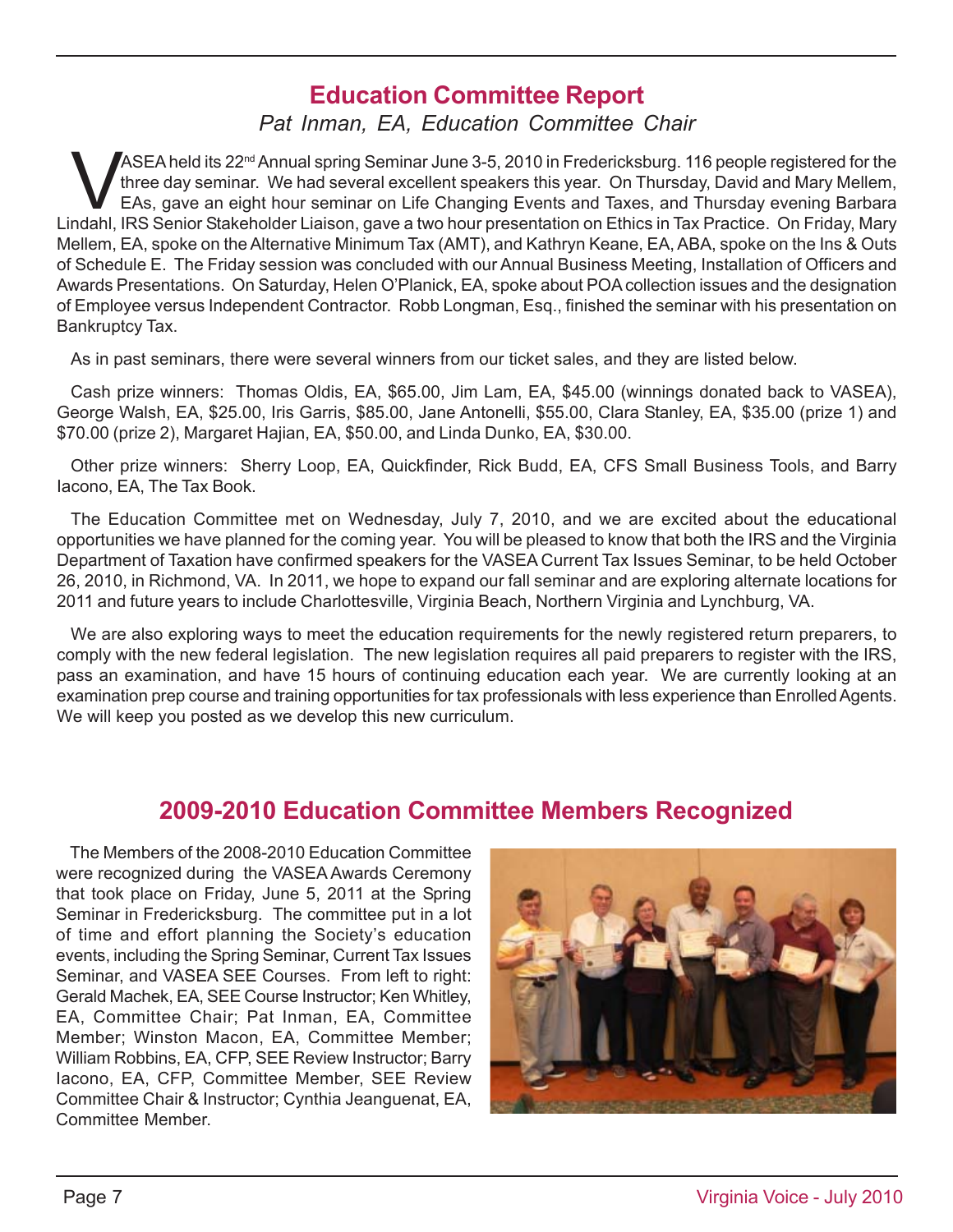## **New Committee Chairs**

Iong with the election and installation of a new Board of Directors, new committee chairs were appointed to head up VASEA's Standing and Special Committees. If you have any suggestions for a committee, or if you would like head up VASEA's Standing and Special Committees. If you have any suggestions for a committee, or if you would like to volunteer to serve as a member of a committee, please contact the appropriate chair listed below.

# **Standing Committees**

#### **Audit Committee**

Edward P. Griffing, EA 11908 Parkland Court Fairfax, VA 22033 B: (703) 273-6386 edgriffing@earthlink.net

#### **Budget Committee**

Steve Rue, EA, CTRS Rue & Associates, Inc. PO Box 640, Mechanicsville, VA 23111 B: (804) 730-7455 F: (804) 730-7511 steve@rueassociates.com

#### **Bylaws Committee**

W. Stuart Logan, EA 8545 Patterson Ave. #206 Richmond, VA 23229 B: (804) 740-9641 F: (804) 740-5918 stuartlogan@wslogan.com

#### **Education Committee**

Patricia A. Inman, EA 7357 Covington Home Place Culpeper, VA 22701 H: (540) 547-4784 culpeper07@comcast.net

#### **Government Relations Committee**

Steve Rue, EA, CTRS Rue & Associates, Inc. PO Box 640, Mechanicsville, VA 23111 B: (804) 730-7455 F: (804) 730-7511 steve@rueassociates.com

#### **Membership Committee**

Jim Lam, Sr., EA 2215 Jeff Davis Hwy #200 Fredericksburg, VA 22401 B: (540) 371-0691 F: (540) 371-4029 jimbunny46951@aol.com

#### **Public Relations Committee**

Diane Beverly, EA 2215 Jeff Davis Hwy #200 Fredericksburg, VA 22401 B: (540) 371-0691 F: (540) 371-4029 dbeve46951@aol.com

#### **Strategic Planning**

George S. Walsh, EA Walsh Enterprises, Ltd. 600 Norfolk Avenue Virginia Beach, VA 23451 B: (757) 428-5258 F: (757) 428-2335 Gwalsh9@aol.com

# 1 **Special Committees**

#### **Historian**

Julie M. Compton, EA Langley Financial Services, LLC 1055 W Mercury Boulevard Hampton, VA 23666 B: (757) 838-7561 F: (757) 838-8010 B: jcompton@langleyfcu.org H: juliecompton@verizon.net

#### **Nominating Committee** *To Be Determined*

#### **Past Presidents Council**

Alexander B. Thomson, EA, CFP 2108 N Military Road Arlington, VA 22207 B: (703) 524-1595 F: (703) 524-9855 al@thomsonmanagement.com

#### **Technology Committee**

 $B: (804) 740-6742$ Wayne Coughenour, EA Coughenour & Associates 3781 Westerre Pkwy, STE D Henrico, VA 23233 F: (888) 729-3220 wayne@mytaxpilot.com

#### **Ethics & Professional Conduct Committee**

Ronald L VanGorder, EA, CFP 1808 Old Meadow Road, #402 McLean, VA 22102-1828 B: (703) 356-9540 ronald.vangorder@multifin.com

#### **Executive Committee**

Rosemary C. McMahon, EA, CPA McMahon & Company, P.C. 301 Maple Avenue W, Suite 320 Vienna, VA 22180-4301 B: (703) 272-8840 F: (703) 865-6270 rory@mcmahoncpa.com www.McMahonCPA.com